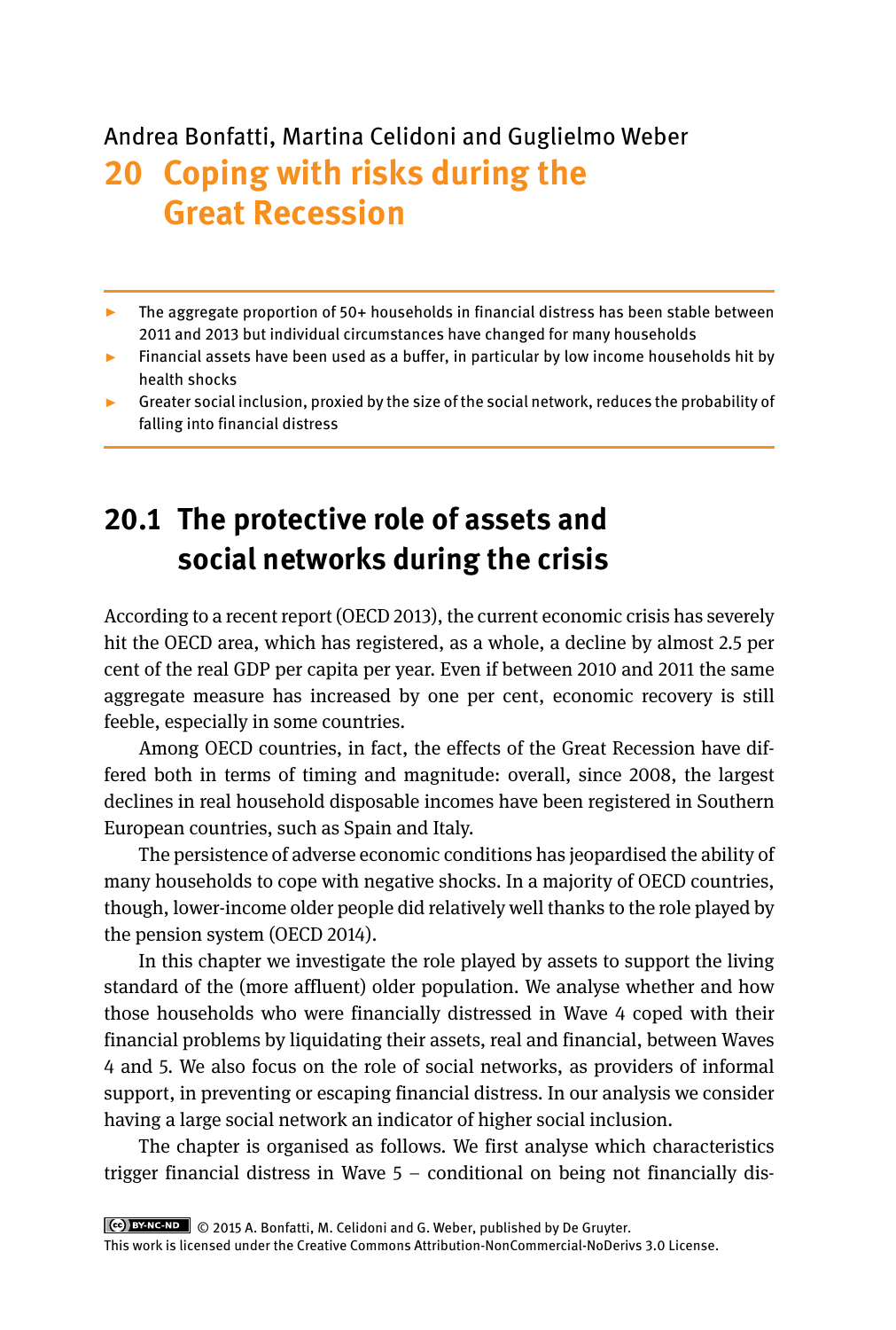tressed in Wave 4 – or help escape it. We then focus on assets liquidation, and investigate whether financially distressed households in Wave 4 are more likely to sell their house, their financial or other real assets between Waves 4 and 5.

### **20.2 Transitions into and out of financial distress**

In order to understand transitions into and out of financial distress, we select households belonging to the longitudinal sample, that we observe in Waves 4 and 5 with no missing information regarding household income and financial wealth. Financial distress is defined as in Cavasso and Weber (2013) where the household is considered financially distressed if two conditions are met: (1) financial wealth, net of non-mortgage debt, is less than three months' income and (2) household equivalent income is not in the top third of the country specific distribution.

In Figure 20.1 we report the fraction of households in financial distress by country and wave: differently from what Cavasso and Weber (2013) find when looking at transitions between Waves 2 and 4 for 65+ individuals, we notice that the proportion of financially distressed households does not change dramatically between Waves 4 and 5. In fact, it is rather stable in all countries except Sweden, Denmark, the Netherlands, Belgium and France (where it increases), and Switzerland and Austria (where it decreases).





Source: SHARE Wave 4 release 1.1.1, Wave 5 release 0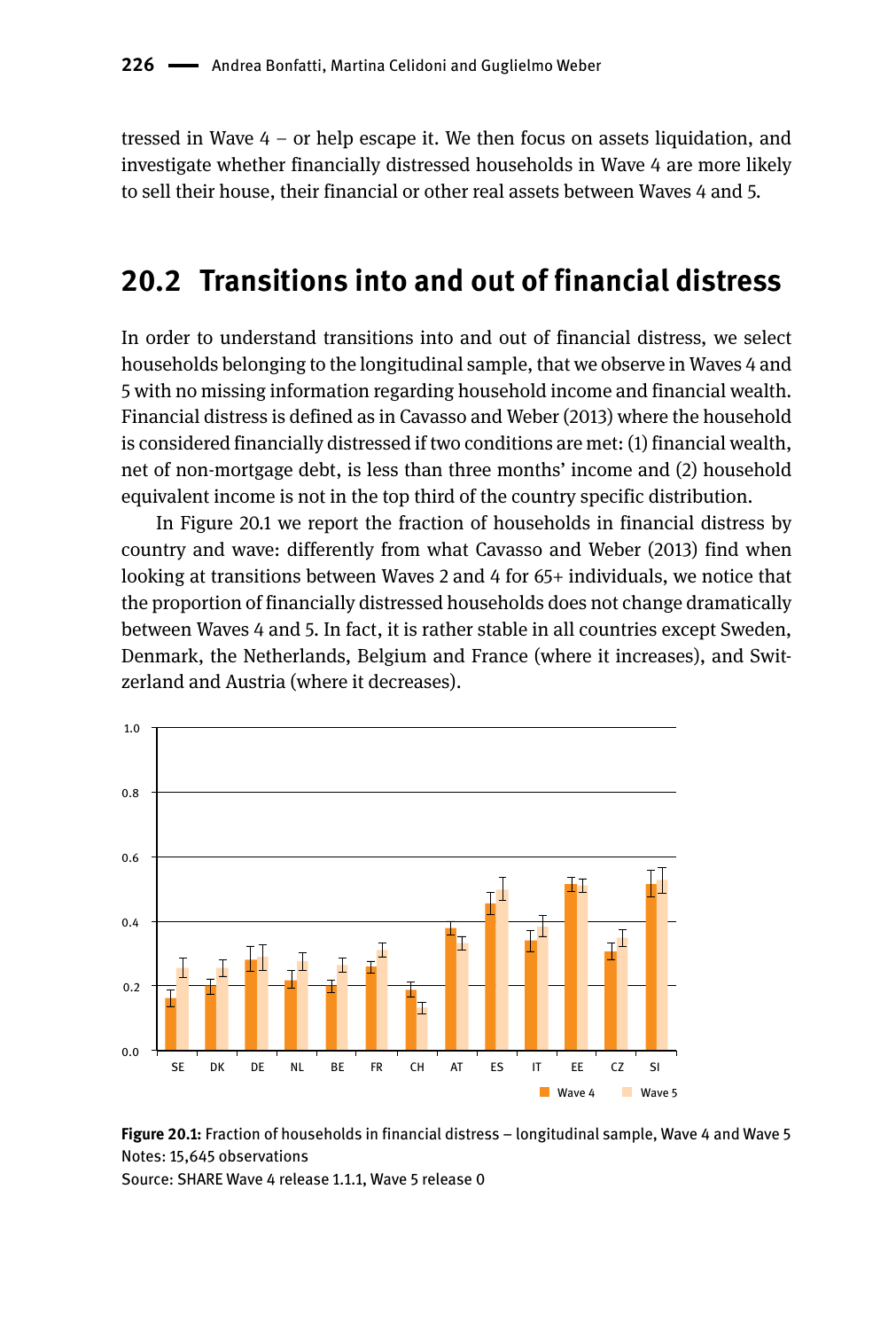

**Figure 20.2:** Transitions in and out financial distress between Wave 4 and Wave 5 Notes: 15,645 observations Source: SHARE Wave 4 release 1.1.1, Wave 5 release 0

Even if the fraction has remained generally stable between waves, we can see from Figure 20.2 that there has been reshuffling of households between the finan-

cially distressed or non-distressed groups. We estimate transition probabilities in and out of financial distress as a function of demographics, health, homeownership and household income. In addition we consider also participation in financial markets and the size of social network (standardized with respect to country means). The last variable should capture the role of informal support in preventing or escaping financial distress.

We report in Table 20.1, column (1), probit estimates when the outcome is the probability of falling into financial distress in Wave 5, given that the household was not in financial distress in Wave 4. We estimate a protective role of education, employment, income, and homeownership. We also find that greater social inclusion, proxied by the size of the social network in Wave 4, significantly reduces the probability of entering financial distress.

Participation in the financial market and better health conditions in Wave 4 are also associated to a lower probability of falling into financial distress in Wave 5. The same table reports, in column (2), estimates for the probability of leaving financial distress by Wave 5, given that the household was in financial distress in Wave 4. We find that income, homeownership and financial market participation help recover from financial distress. We do not find statistically significant effects for the size of social network.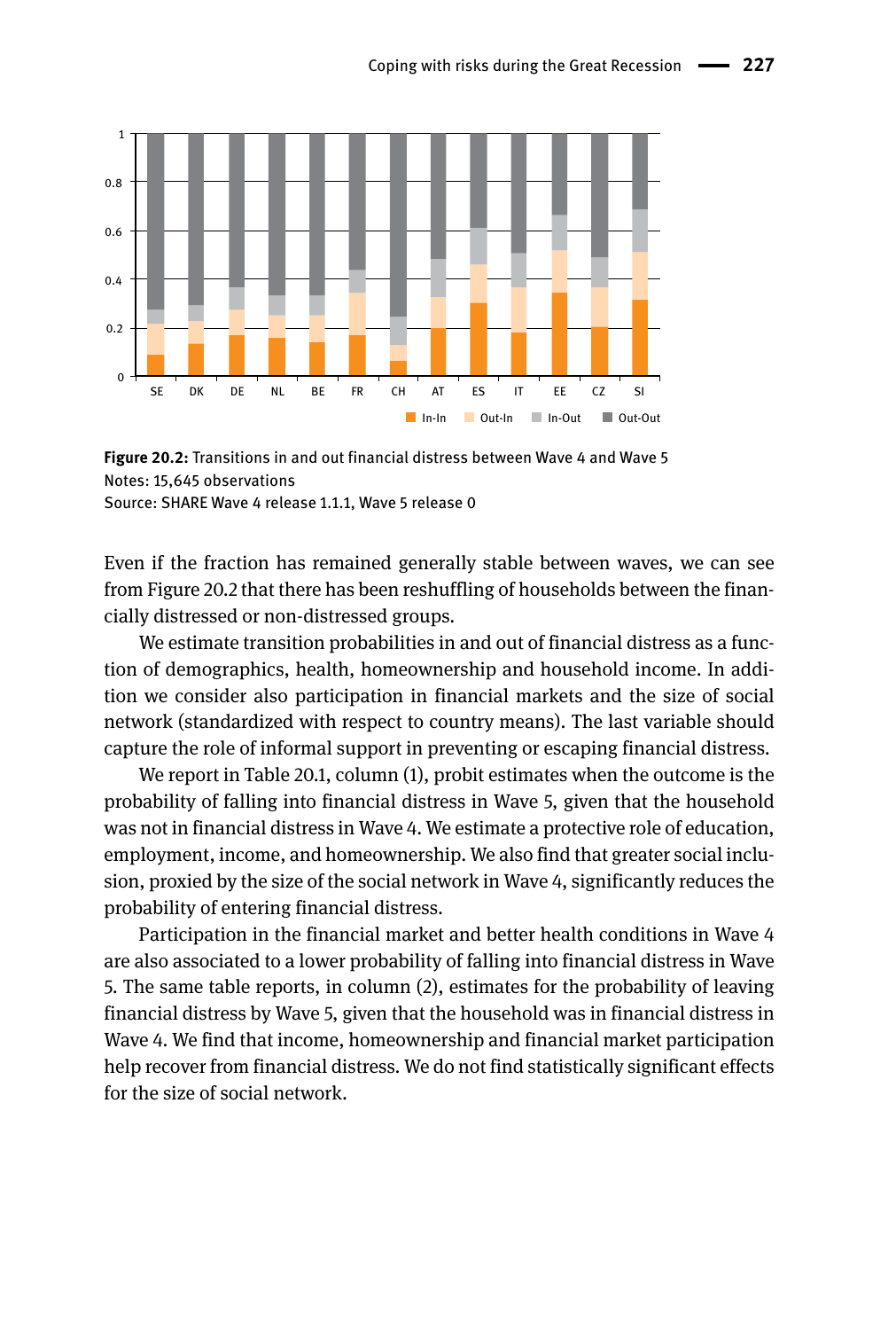| <b>Variables</b>       | (1)<br>IN           |                   |                     | (2)<br><b>OUT</b> |  |  |
|------------------------|---------------------|-------------------|---------------------|-------------------|--|--|
|                        | Marginal<br>effects | Standard<br>error | Marginal<br>effects | Standard<br>error |  |  |
| Female                 | $0.034***$          | (0.008)           | $-0.016$            | (0.015)           |  |  |
| Foreign                | $0.071***$          | (0.013)           | $-0.101***$         | (0.021)           |  |  |
| Education (ISCED 0-2)  | $0.128***$          | (0.011)           | $-0.127***$         | (0.022)           |  |  |
| Education (ISCED 3-4)  | $0.081***$          | (0.010)           | $-0.100***$         | (0.022)           |  |  |
| Employed               | $-0.069***$         | (0.013)           | $0.191***$          | (0.023)           |  |  |
| Retired                | 0.003               | (0.013)           | 0.034               | (0.021)           |  |  |
| Age                    | $-0.013*$           | (0.005)           | 0.006               | (0.009)           |  |  |
| Age squared            | 0.007               | (0.004)           | $-0.001$            | (0.006)           |  |  |
| Partner                | $-0.013$            | (0.009)           | $0.077***$          | (0.017)           |  |  |
| Household size         | 0.004               | (0.005)           | $-0.010$            | (0.008)           |  |  |
| Poor health            | $0.079***$          | (0.014)           | $-0.066***$         | (0.020)           |  |  |
| HH equiv. income (log) | $-0.030***$         | (0.004)           | $0.017**$           | (0.006)           |  |  |
| Homeowner              | $-0.067***$         | (0.009)           | $0.103***$          | (0.015)           |  |  |
| Financial market part. | $-0.079***$         | (0.009)           | $0.060***$          | (0.018)           |  |  |
| Social network size    | $-0.013***$         | (0.004)           | 0.001               | (0.007)           |  |  |
| N. Obs.                | 10,627              |                   | 4,718               |                   |  |  |
| Pseudo R-squared       | 0.1090              | 0.0676            |                     |                   |  |  |

**Table 20.1:** Probit estimates for transition probabilities in and out of financial distress, Wave 4 and Wave 5

Significance: \*\*\* =  $1\%$ ; \*\* =  $5\%$ ; \* =  $10\%$ 

Notes: Controlled for country dummies. Employment status, age, having a partner, household size, poor health, income, homeownership, financial market participation and social network size are relative to Wave 4

Source: SHARE Wave 4 release 1.1.1, Wave 5 release 0

## **20.3 Assets liquidation: housing, real and financial assets**

We now turn to assets liquidation as a strategy to cope with negative shocks.

We focus on financial assets (including bonds, stocks, mutual funds, individual retirement accounts, contractual saving and life insurance policies, but excluding cash and deposit accounts), home (the main residence), and other real assets (including secondary dwellings, investment homes, other real estate, cars and own business).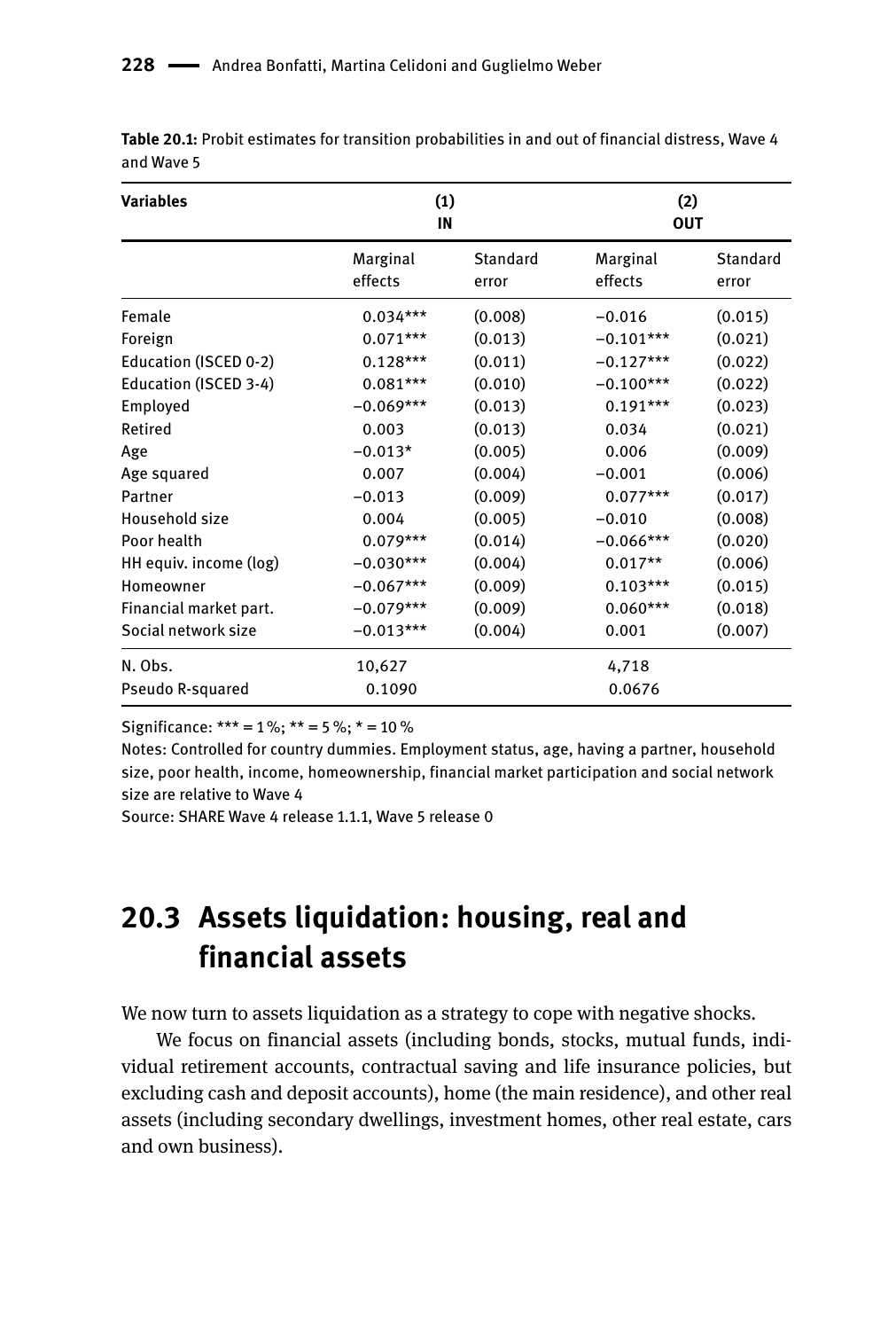

**Figure 20.3:** Liquidation of the main residence, by financial distress in Wave 4 Notes: 18,869 observations Source: SHARE Wave 4 release 1.1.1, Wave 5 release 0

We investigate whether households, who were financially distressed in Wave 4, liquidated their assets, real or financial, between Waves 4 and 5. We analyse separately cases in which a household owned a particular asset in Wave 4 and sold it between waves. Our outcomes therefore will be the liquidation of each group of assets separately, conditional on possessing them in Wave 4. By liquidation we mean the complete sale of a certain asset category, so that the outcome is a binary variable denoting the change in ownership. This definition ruled out changes in asset value due to its partial sale or to price variations. Our analysis provides descriptive evidence about important decisions, such as leaving the financial market, selling the main residence or other real assets, that can be adopted in the face of a reduction in available resources and lack of support.

In Figure 20.3 we show the fraction of individuals who owned their home in Wave 4 and sold it between waves by country and financial distress in Wave 4. We can see generally low percentages of households who sold between waves. Statistically significant differences between financially distressed households and those who are not in financial distress can be noticed only in Austria, Italy, Estonia and Slovenia.

Figure 20.4 instead shows the fraction of households who owned financial assets in Wave 4 and sold them entirely between waves. Compared to the previous figure, we can see that much higher proportions of households liquidated this type of asset. Also, the figure suggests that financially distressed households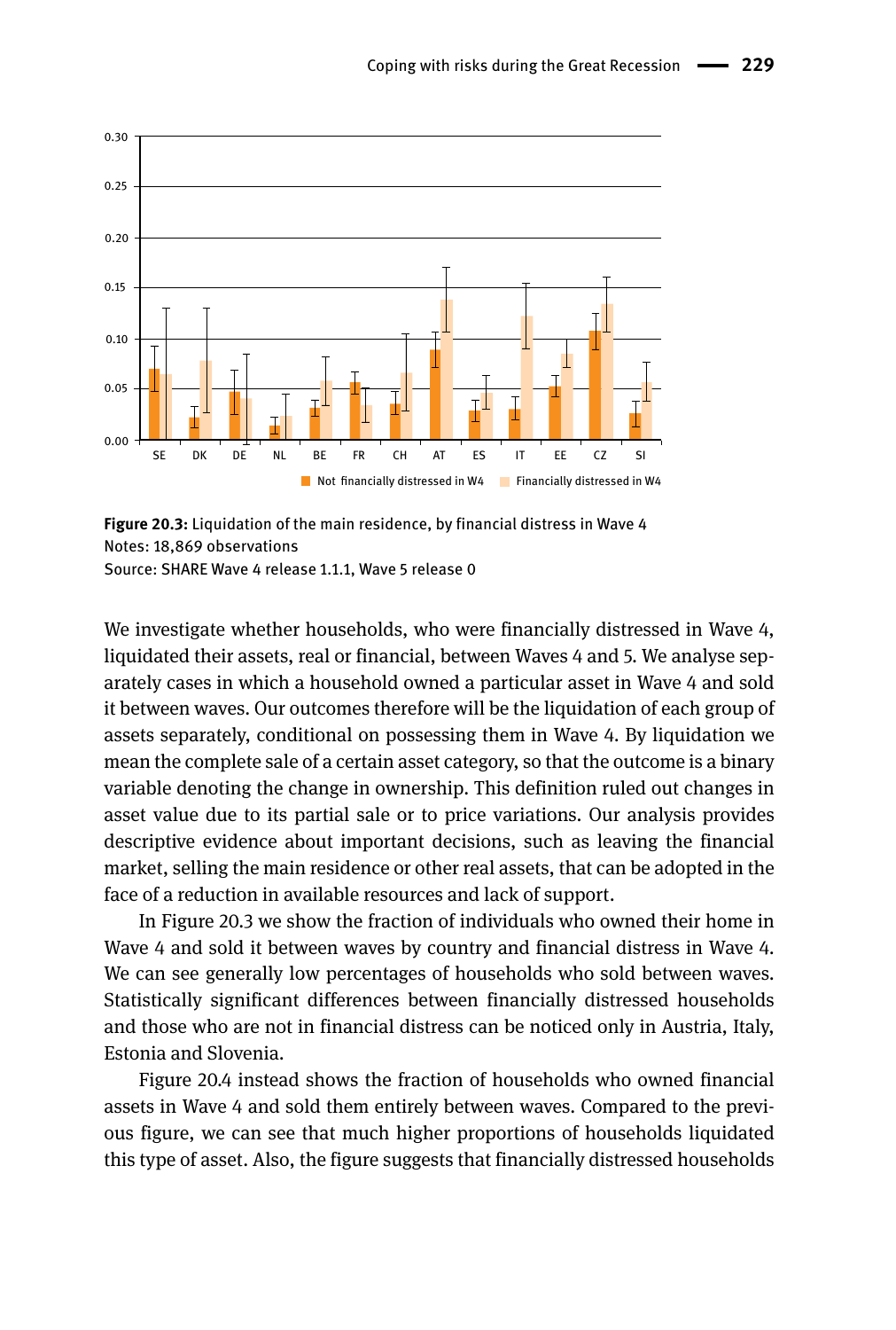#### 230 **-** Andrea Bonfatti, Martina Celidoni and Guglielmo Weber

were more likely to liquidate all financial assets between waves compared to not financially distressed households, except in few countries (where confidence intervals overlap).



**Figure 20.4:** Liquidation of financial assets, by financial distress in Wave 4 Notes: 12,985 observations Source: SHARE Wave 4 release 1.1.1, Wave 5 release 0

Finally Figure 20.5 shows the fraction of households who owned other real assets, such as secondary or investment homes, other real estate, cars and own business, in Wave 4 and sold them entirely or partly between Waves 4 and 5. The fraction of households who sold this type of assets between waves is in general somewhere in between the previous two cases.

In Table 20.2 we report probit estimates for the probability of liquidating all assets (column 1), financial assets (column 2) or other real assets (column 3).

Estimates show that being in financial distress in Wave 4 is associated to a higher probability of liquidating assets, especially financial assets. The size of the social network plays a (significantly) protective role, particularly when we consider the probability of financial assets liquidation. The newly retired, as expected, are more likely to liquidate assets; bad shocks, such as health worsening or drops in the household size, are also predictive of asset liquidation. Being female or having low education is associated to a higher probability of liquidating assets, especially financial assets. The sale of the main residence, not shown in the table for the sake of brevity, is associated mainly to changes in the family size. This may reflect the reluctance to sell the main residence but may also signal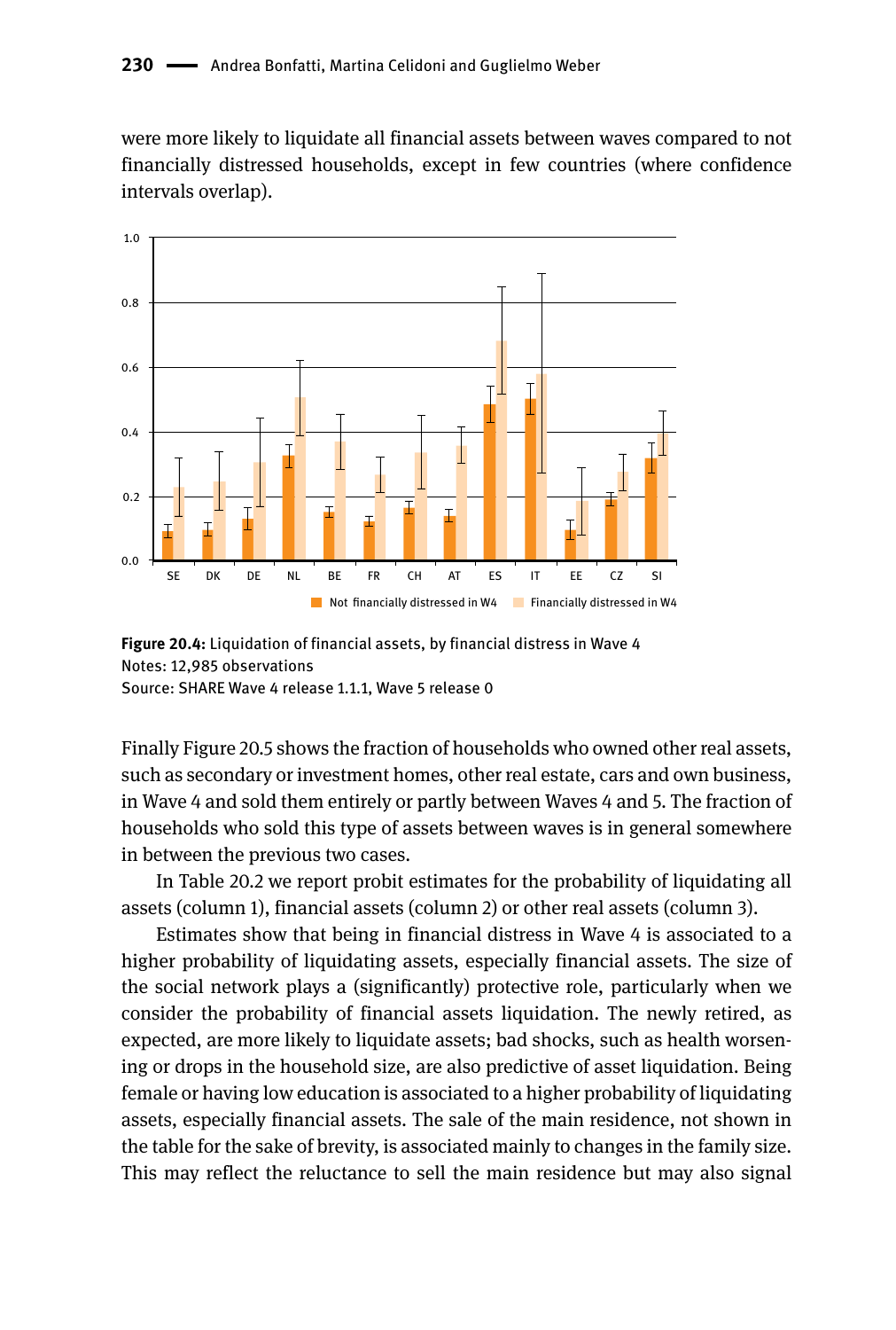high transaction costs associated to the downsizing of housing equity (Angelini et al. 2014). The liquidation of other real assets, that increases with age and is positively correlated to household size drops, seems to be linked more to a rebalancing of household portfolios or to the desire to transfer wealth to the offspring, rather than to a situation of financial difficulty.



**Figure 20.5:** Liquidation of other real assets, by financial distress in Wave 4 Notes: 19,035 observations Source: SHARE Wave 4 release 1.1.1, Wave 5 release 0

| <b>Variables</b>          | (1)<br>All assets   |                   | (2)<br><b>Financial assets</b> |                          | (3)<br>Other real assets |                   |
|---------------------------|---------------------|-------------------|--------------------------------|--------------------------|--------------------------|-------------------|
|                           | Marginal<br>effects | Standard<br>error | Marginal<br>effects            | <b>Standard</b><br>error | Marginal<br>effects      | Standard<br>error |
| <b>Financial distress</b> | $0.036***$          | (0.008)           | $0.088***$                     | (0.010)                  | 0.008                    | (0.007)           |
| Female                    | $0.019**$           | (0.006)           | $0.027***$                     | (0.007)                  | $0.012*$                 | (0.006)           |
| Foreign                   | 0.013               | (0.011)           | $0.035**$                      | (0.013)                  | $-0.002$                 | (0.010)           |
| Education (ISCED 0-2)     | $0.073***$          | (0.009)           | $0.078***$                     | (0.010)                  | 0.014                    | (0.008)           |
| Education (ISCED 3-4)     | $0.038***$          | (0.008)           | $0.041***$                     | (0.009)                  | 0.009                    | (0.007)           |
| Employed                  | 0.003               | (0.010)           | $-0.036**$                     | (0.012)                  | $0.034***$               | (0.010)           |
| Retired                   | 0.002               | (0.011)           | 0.002                          | (0.013)                  | $-0.014$                 | (0.011)           |
| Age                       | $-0.008*$           | (0.004)           | 0.003                          | (0.005)                  | $-0.020***$              | (0.004)           |
| Age squared               | $0.009**$           | (0.003)           | $-0.000$                       | (0.004)                  | $0.016***$               | (0.003)           |

**Table 20.2:** Probit estimates of assets liquidation between W4 and W5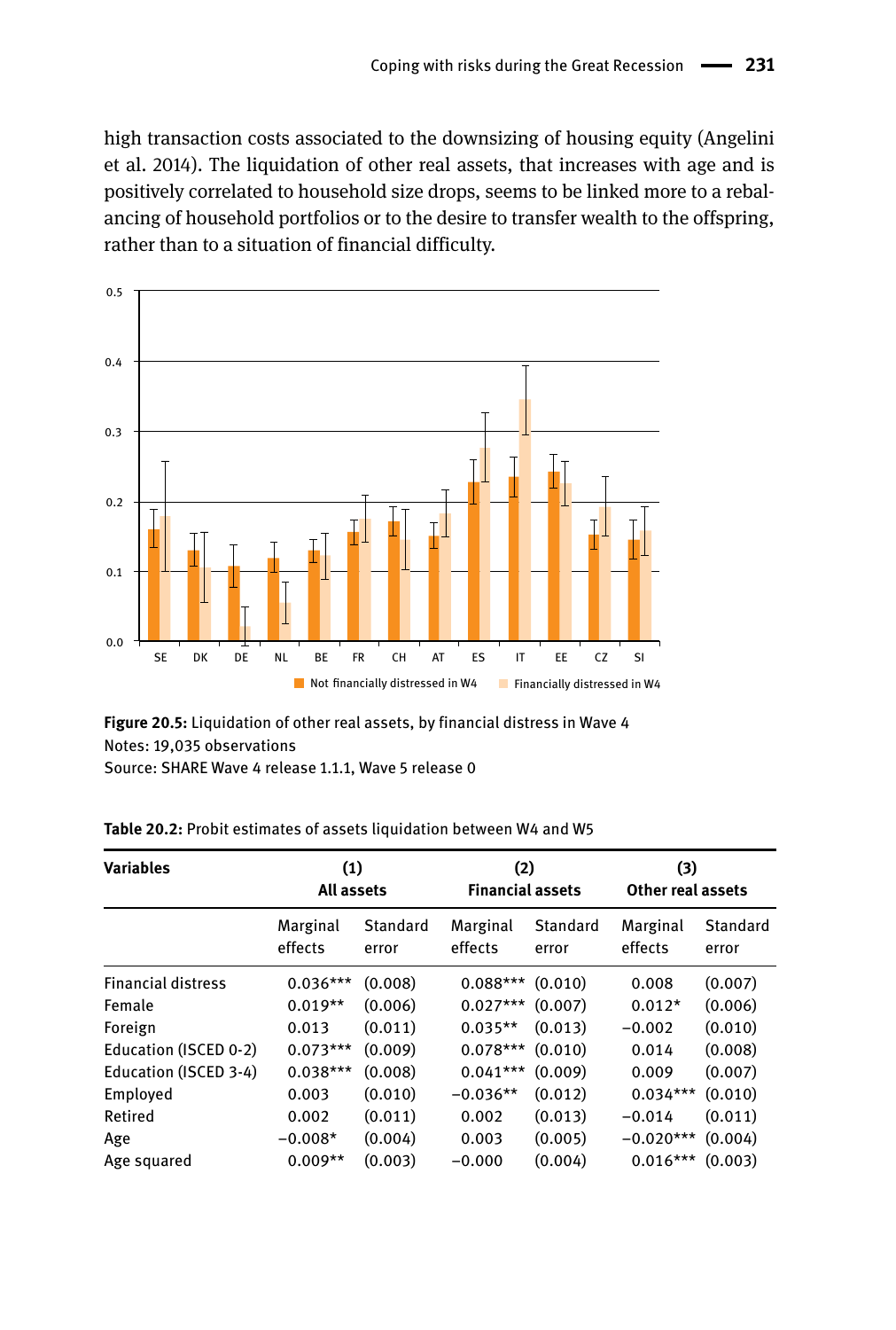| <b>Variables</b>        | (1)<br>All assets   |                   | (2)<br><b>Financial assets</b> |                   | (3)<br><b>Other real assets</b> |                   |
|-------------------------|---------------------|-------------------|--------------------------------|-------------------|---------------------------------|-------------------|
|                         | Marginal<br>effects | Standard<br>error | Marginal<br>effects            | Standard<br>error | Marginal<br>effects             | Standard<br>error |
| Partner                 | $-0.011$            | (0.007)           | 0.005                          | (0.008)           | $-0.005$                        | (0.006)           |
| Household size          | $0.022***$          | (0.004)           | $-0.004$                       | (0.004)           | $0.028***$                      | (0.003)           |
| Poor health             | $0.050***$          | (0.014)           | $0.089***$                     | (0.019)           | $0.050***$                      | (0.014)           |
| HH equiv. income (log)  | $-0.003$            | (0.003)           | $-0.015***$                    | (0.004)           | $0.011***$                      | (0.003)           |
| Social network size     | $-0.011***$         | (0.003)           | $-0.012***$                    | (0.003)           | $-0.004$                        | (0.003)           |
| Homeowner               | $0.047***$          | (0.007)           | $-0.039***$                    | (0.008)           | 0.002                           | (0.007)           |
| Financial market part.  | $0.217***$          | (0.007)           |                                |                   | $-0.007$                        | (0.007)           |
| Other assets ownership  | $0.149***$          | (0.008)           | $-0.030**$                     | (0.010)           |                                 |                   |
| Newly retired           | $0.040***$          | (0.012)           | $0.047***$                     | (0.014)           | $0.030**$                       | (0.011)           |
| Household size increase | 0.014               | (0.014)           | $-0.008$                       | (0.018)           | 0.009                           | (0.014)           |
| Household size drop     | $0.082***$          | (0.012)           | 0.026                          | (0.014)           | $0.081***$                      | (0.010)           |
| Health improvement      | 0.013               | (0.019)           | $-0.018$                       | (0.025)           | $-0.010$                        | (0.020)           |
| Health drop             | $0.070***$          | (0.013)           | $0.074***$                     | (0.017)           | $0.077***$                      | (0.013)           |
| N. Obs.                 | 21,320              |                   | 12,412                         |                   | 17,190                          |                   |
| Pseudo R-squared        | 0.0828              |                   | 0.1060                         |                   | 0.0430                          |                   |

#### Table 20.2 (continued)

Significance: \*\*\* =  $1\%$ ; \*\* =  $5\%$ ; \* =  $10\%$ 

Notes: Controlled for country dummies. Financial distress, employment status, age, having a partner, household size, poor health, income, homeownership, financial market participation, other real assets ownership and size of social network are relative to Wave 4 Source: SHARE Wave 4 release 1.1.1, Wave 5 release 0

In Table 20.3 we report estimates for the probability of liquidating assets by age subgroups, in particular we look separately at households whose head is below or above 65, the most common retirement age. For both groups we observe that the liquidation of assets is a strategy used to alleviate financial distress. Household size drops and poor health conditions are important determinants of liquidation in both groups but, notably, a larger role of social inclusion emerges for the 65+: the presence of a partner and the size of the social network are significant protective factors only for the older group.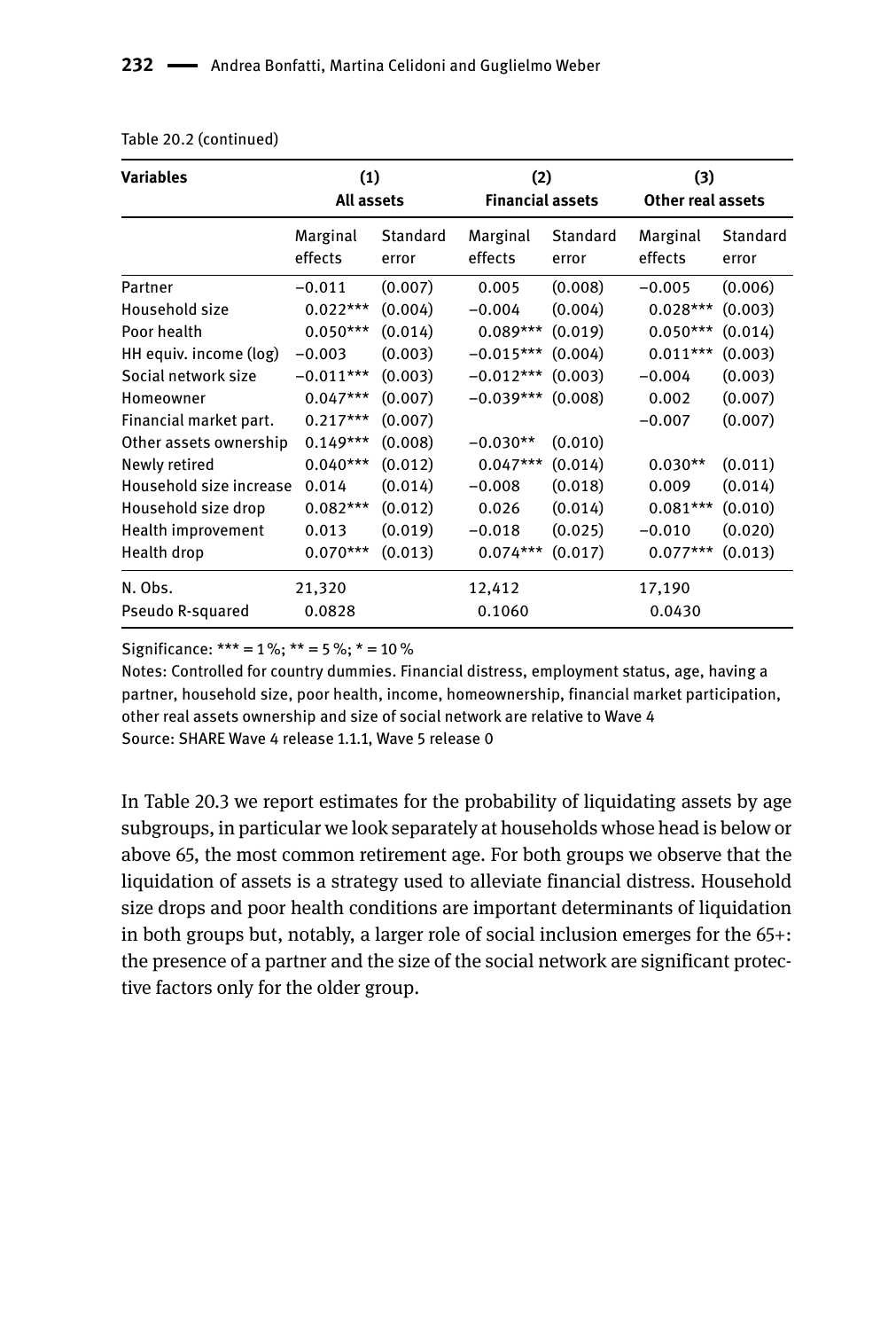| <b>Variables</b>          | (1)<br>$64 -$       |                   | (2)<br>$65+$        |                   |  |
|---------------------------|---------------------|-------------------|---------------------|-------------------|--|
|                           | Marginal<br>effects | Standard<br>error | Marginal<br>effects | Standard<br>error |  |
| <b>Financial distress</b> | $0.047***$          | (0.013)           | $0.028**$           | (0.010)           |  |
| Female                    | 0.007               | (0.010)           | $0.031***$          | (0.008)           |  |
| Foreign                   | $0.041*$            | (0.016)           | $-0.015$            | (0.014)           |  |
| Education (ISCED 0-2)     | $0.059***$          | (0.014)           | $0.088***$          | (0.011)           |  |
| Education (ISCED 3-4)     | $0.037**$           | (0.012)           | $0.042***$          | (0.011)           |  |
| Employed                  | $-0.012$            | (0.013)           | $0.085***$          | (0.021)           |  |
| Retired                   | $-0.008$            | (0.017)           | 0.029               | (0.015)           |  |
| Age                       | 0.005               | (0.024)           | $-0.014$            | (0.010)           |  |
| Age squared               | $-0.004$            | (0.022)           | 0.013               | (0.007)           |  |
| Partner                   | 0.001               | (0.011)           | $-0.020*$           | (0.009)           |  |
| Household size            | $0.016**$           | (0.005)           | $0.026***$          | (0.005)           |  |
| Poor health               | $0.062*$            | (0.027)           | $0.044**$           | (0.016)           |  |
| HH equiv. income (log)    | $-0.001$            | (0.004)           | $-0.005$            | (0.004)           |  |
| Social network size       | $-0.008$            | (0.005)           | $-0.012**$          | (0.004)           |  |
| Homeowner                 | 0.012               | (0.012)           | $0.074***$          | (0.009)           |  |
| Financial market part.    | $0.186***$          | (0.012)           | $0.238***$          | (0.009)           |  |
| Other assets ownership    | $0.168***$          | (0.016)           | $0.139***$          | (0.010)           |  |
| Newly retired             | 0.029               | (0.017)           | $0.046*$            | (0.018)           |  |
| Household size increase   | $-0.009$            | (0.021)           | 0.034               | (0.019)           |  |
| Household size drop       | $0.082***$          | (0.015)           | $0.091***$          | (0.020)           |  |
| Health improvement        | 0.021               | (0.034)           | 0.010               | (0.023)           |  |
| Health drop               | $0.094***$          | (0.026)           | $0.062***$          | (0.015)           |  |
| N. Obs.                   | 8,825               |                   | 12,495              |                   |  |
| Pseudo R-squared          | 0.0680              |                   | 0.1050              |                   |  |

Table 20.3: Probit estimates of assets liquidation between Wave 4 and Wave 5, by age group

Significance: \*\*\* =  $1\%$ ; \*\* =  $5\%$ ; \* =  $10\%$ 

Notes: Controlled for country dummies. Financial distress, employment status, age, having a partner, household size, poor health, income, homeownership, financial market participation, other real assets ownership and size of social network are relative to Wave 4 Source: SHARE Wave 4 release 1.1.1, Wave 5 release 0